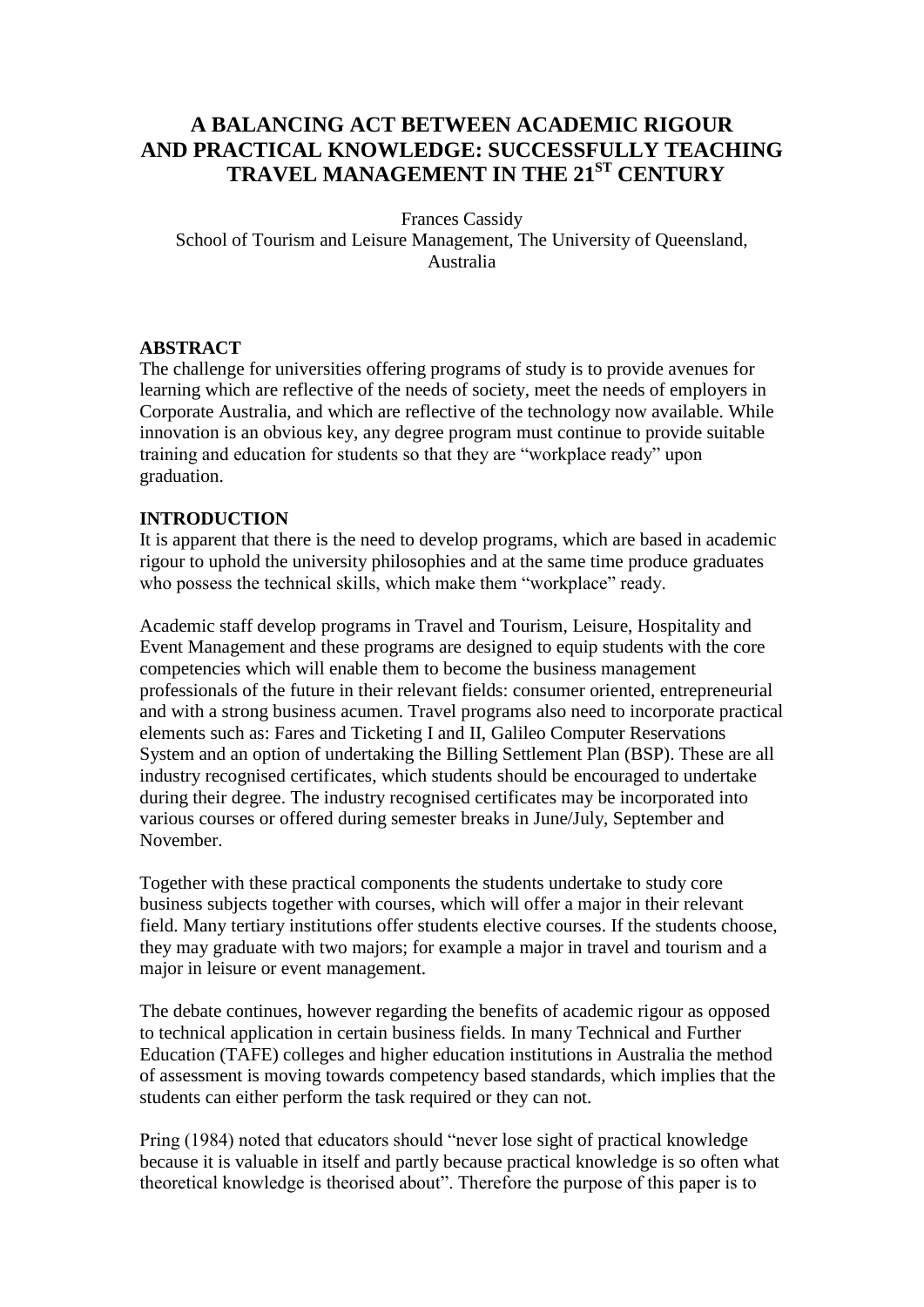review the challenges now facing universities to prepare graduates who are "workplace ready" for the travel industry.

## **EDUCATION VERSUS INDUSTRY**

There is ongoing debate regarding academia and industry with many writers' (Tasker & Packman 1993; O"Brien & Deans 1995) criticising areas of business education as being either too theoretical or too compartmentalised due to the manner in which the universities or institutions are structured. More particularly, they note that many higher education institutions lack a holistic approach to problem solving and that students do not have an overall focus of the business world.

There are those in academia who suggest it is not the role of the higher institutions to focus on what industry specifies and that by doing so they are limiting the value of the academic experience (Barnett, 1990).

One should not lose sight of the fact however that education and industry have two very different agendas with industry promoting enterprise and entrepreneurialship whilst academia promotes the values of academic rigour, academic freedom and its intrinsic importance to the contribution towards society's development (Tasker  $\&$ Packman, 1993).

## **STUDENT MOTIVATION**

What of the student? What is it that they want from a sound education? O"Brien and Deans conducted a study in 1996 and they discovered that university students were very clear in their requirements of a university education and on the specific type of employment they were seeking in their relevant fields. Hence there has been a necessity for universities and other tertiary institutions to meet the needs of the students in this regard. It is apparent that students see universities as providing a pathway or process needed to be undertaken to gain future employment.

Universities have become heavily involved in the information evenings/days for prospective students and have clearly noted that the tertiary education sectors have embraced the importance of such events. It is also noted that students are perspective clients who, for the most part, are very discerning on where they study and what they study and particularly, the method of delivery of the courses. Many in the tertiary education sector are now emphasising the employment rates of their graduates to enhance the 'saleability" of their degrees or courses to their prospective students (Long & Tonks 1995; O"Brien & Deans 1996; MacFarlane 1993). These findings have, therefore necessitated a review of the curriculum content and in many instances the method by which the information is imparted.

## **ACADEMIC INITIATIVES**

The changes noted above have brought about a commensurate shift within the halls of academia. The circle has nearly turned completely from an emphasis on practical application to academic rigour and now back to the inclusion of practical application again. At The University of Queensland Ipswich Campus (UQI) this has been very evident in the curriculum of courses offered. A recent recommendation by an international review panel suggested continuing to include practical components where possible in the School of Tourism and Leisure degree courses.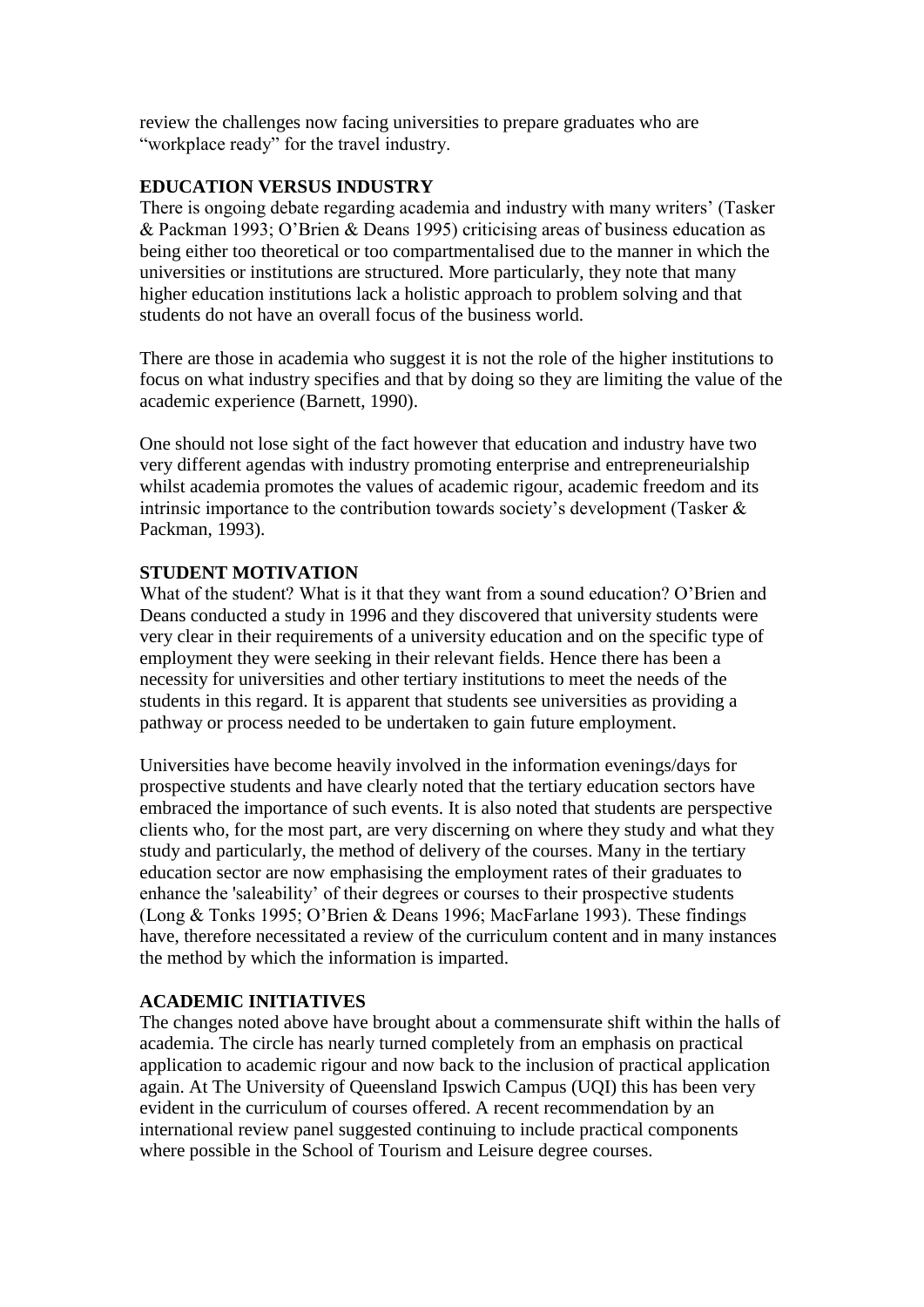Tertiary institutions today also recognise that many students need to work whilst they are studying or have family commitments and cannot always attend lectures when scheduled. To assist students some campuses offer all courses by flexible delivery mode. However, research indicates that most students prefer to attend courses wherever possible and that they tend to use the "flexible" mode rarely or under exceptional circumstances. It has also been reported that students who attend the courses, on average, obtain a better grade than those who don"t. Hence, it should be suggested to students that they have a choice of attending lectures in person or not, but there are advantages if they do.

Academics must continuously keep in touch with their relevant industry and keeping up-to-date with industry trends and innovations and incorporating these in the yearly course updates of the flexible delivery learning guides and lectures.

At the same time, it is imperative that students endeavour to find 'work experience' in the relevant field in which they intend to work. Without this experience students do not have a true grasp of the industry requirement or expectations and they may discover that the degree they have chosen is not what they really thought it would be. Hence 'work experience' is an invaluable developmental tool. This may not necessarily be a structured "work placement" process but up to the individual student to actively participate in the process of "looking for work" which is an invaluable experience for them.

## **INDUSTRY REQUIREMENTS**

Industry also stressed the need for graduates to be able to work as a team, to be flexible, innovative, think strategically, communicate well, identify main tasks and work toward a solution or resolution and to be able to work to a deadline. These industry concerns are addressed in a lecture environment and also in group work and assessment. Thus industry requirement is in some conflict with educationalists such as Bailey (1990) who suggested that education systems are based on individual work and that collaboration or working as a team should be frowned upon.

Industry also emphasises the need for graduates with a business degree to have some experience specifically related to the management field. Porter & McKibben (1988) noted that many graduates find themselves leaving their tertiary education with little or no experience in the management or business fields. Whilst the industry may require or indicate their desire for graduates to have these qualities, it is often difficult for students to gain the desired work experience when those who are espousing the desired graduate outcomes, do not assist with the process by taking on students so that they are able to gain this valued experience. In many "sandstone" universities the notion of "work experience" is not often condoned because of financial constraints or resistance to change (Connor 1991) and so innovative teaching methods are adopted to overcome these obstacles so that the students receive an education based in academic rigour together with practical applications.

Universities need to forge strong links with industry in their various related fields to keep up-to-date and to have the industry involved. Adjunct Professors are well regarded in their fields and are willing to guide the university on the way to producing 'work place ready' students of the future. However, it is often the 'person on the ground" who makes the employment and work experience decisions not the Directors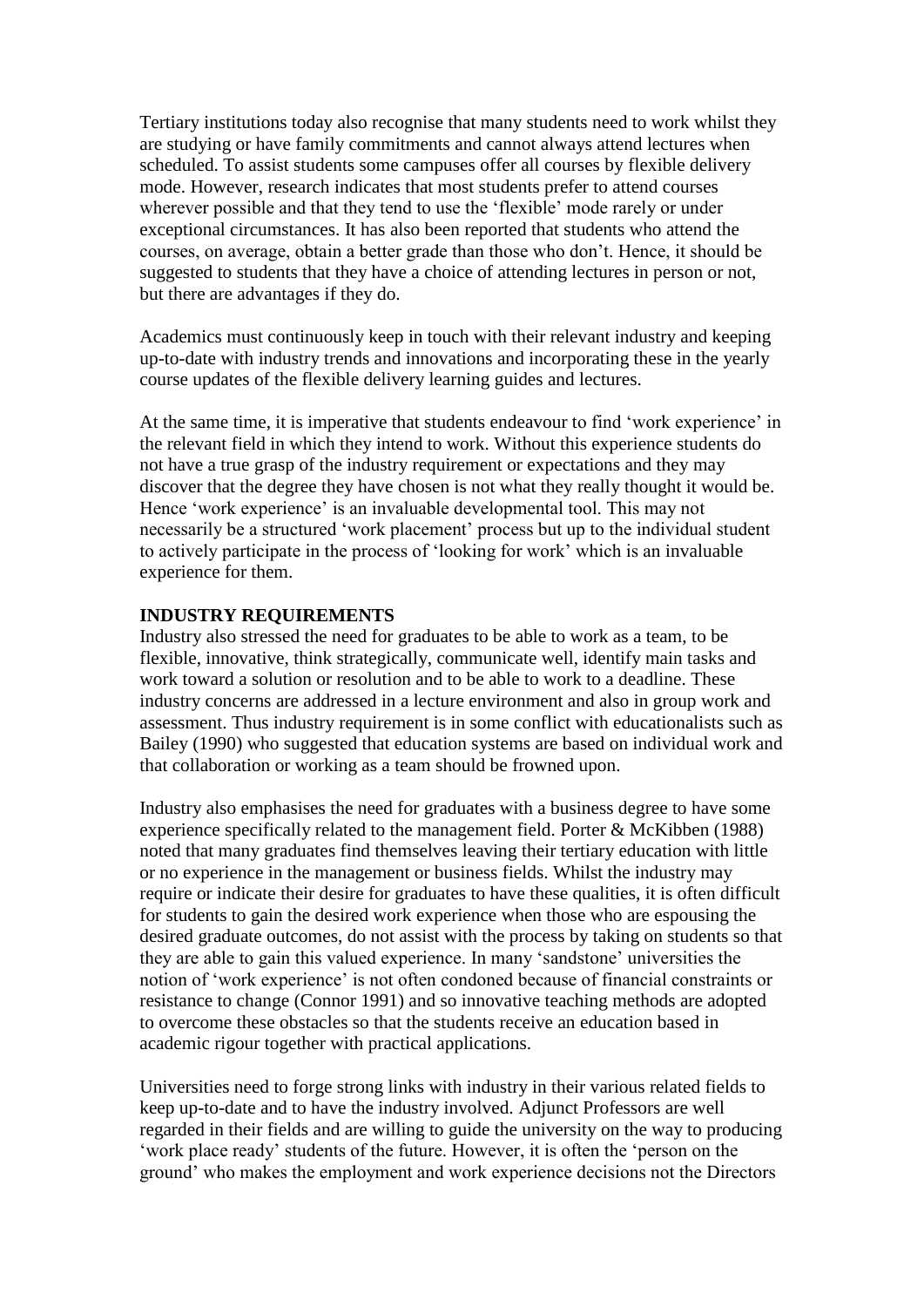or Chief Executive Officer and it is then necessary to overcome this obstacle at ground roots level.

# **INTERNATIONALISATION**

Tertiary institutions have recognised that business is becoming more and more global and as such our graduates must be ready to take up positions anywhere in the world. A survey was conducted in 1998 of leading international businesses and it showed that over 50% of company revenue is derived from international markets and that on average, they operate over 50 countries ("Masters of Globalization," 1998).

Whilst the recent terrorist attack in the United States of America has affected the leisure and tourism related industries worldwide they will no doubt bounce back in due course. Perhaps though, with amendments or variations to the structure and style of the travel industry as is occurring within the airline industry currently. Prior to these attacks the growth in the globalisation of business could be attributed to several factors; the immense development in international communication and transportation; the relaxing of many trade and investment policies and the continued privatisation which has allowed many companies to compete globally. Students must be prepared to seek to develop their career in this environment and so we as educators must keep current and up-to-date with worldwide business practice. These changes, as one might expect, are a point of some stress to many academics in higher education as they are being forced to rethink old ways of knowing, teaching and learning, as well as being required to update their base level of technological expertise.

## **CONCLUSION**

So, the question is: How do we as educators keep the students we have, and at the same tine, win over perspective new students who are seeking education and training?

Students who have a choice of almost any program from the World Wide Web. Clearly we must deliver first class academic degrees, which incorporate practical application where applicable or feasible, and that courses should be relevant to industry where appropriate to enable the students to be "workplace ready" on graduation. How this is achieved will vary from course to course, lecturer to lecturer and institution to institution. What is clear, however, is that we must deliver a world class product to our clients, the students, so as to meet the global demands of business.

## **REFERENCES**

- Barnett, R. (1990). The idea of higher education*.* Milton Keynes: Society for Research into Higher Education/Open University Press.
- Bailey, A. (1990). Personal transferable skills for employment: the role of higher education. In P. Wright (Ed.), Industry and higher education - collaboration to improve students" learning and training. Milton Keynes: Society for Research into Hhigher Education/Open University Press.
- Connor, S. (1991). The application of student-centred learning and videoed assessment techniques to the teaching of advanced marketing at Paisley College. In Marketing Education Group Conference Proceedings. Cardiff, 194-211.